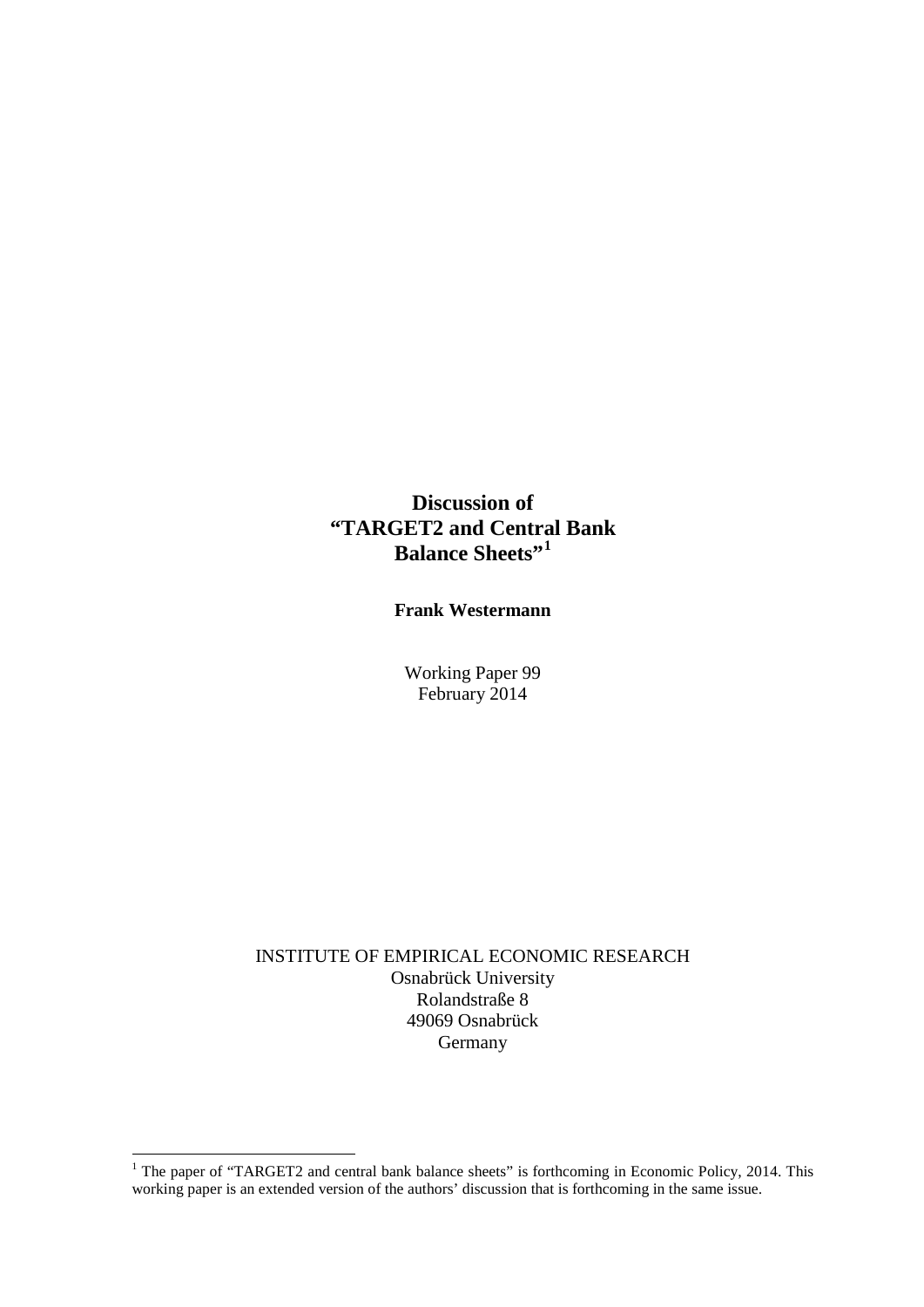The paper "Target2 and Central Bank Balance Sheets" by Karl Whelan has been presented at the Economic Policy Panel in Dublin in April 2013. It contains a summary – and critical review - of a debate that has been started by Hans-Werner Sinn, who interpreted large imbalances in the TARGET2 system as sign of balance of payments crisis within the Euro-Area. Sinn had raised the issue, in a column on VOXEU.ORG (2011a), where it currently ranks as the second most read article of all times and in a longer research article, jointly with Timo Wollmershäuser (2011 and 2012 a, b).

Clearly, the topic is one of most controversially debated issues in contemporary economic policy research. Prof. Whelan has been among the first commentators who have rejected concerns about large imbalances in the TARGET2 system. He argues that these concerns are overrated and suggests that policy makers should not focus on "balance sheet items relating to TARGET2" (p.38).

The present working paper is an extended version of my comments in Dublin, where I illustrated that Whelan *errs on the other side*. In my response, I focused on the following four critical points:

First, the author chooses the example of *deposit flight* to illustrate TARGET2 mechanics. This is not representative for most countries and misses the welfare implications. Deposits that have been moved across borders are typically not the household deposits of "Mr. A", who wire transfers his savings to Germany. To a large extend, TARGET2 balances have rather been driven by a *flight from low quality assets* that was facilitated by lower collateral standards.

Secondly, the author argues that TARGET2 liabilities have "not reflected discretionary actions by peripheral central banks or governments" (p.38). He rejects the tragedy-of-the-commons argument in Tornell (2012) and Dinger et al (2012), by referring to the joint decisions at the ECB council. However, it is not (only) the decision making, but rather the *implementation* of policies that creates the common pool problem. The paper neglects several channels through which countries can indirectly affect their TARGET2 balances.

Third, the policy proposal in the paper – the redemption of TARGET2 liabilities with collateral from monetary policy operations – provides no workable solution to the problem of large imbalances. A substantial part of this collateral is government bonds. Using this collateral to redeem TARGET2 liabilities would indirectly facilitate government financing in times of crisis. It would undermine the conditionality typically attached to other rescue funds, such as the IMF or the ESM.

Finally, the paper does not give fair credit to earlier academic contributions on the topic. Capital flight via the target system has been analyzed by Garber (1998). Sinn and Wollmershäuser (2012 a,b) provided the first analysis of Europe's balance of payments crisis. They also constructed the first TARGET2 data set. Their analysis of break-up scenarios is similar to the one presented in this paper.

I do not see that the present paper uncovers mistakes in these articles. Moreover, it adopts part of the discussion. The close link between TARGET2 balances and central bank credit is an original finding of Sinn and Wollmershäuser (2011, 2012a). Also the notion that capital flight leads to Target2 imbalances is not contrary to their paper, but rather an integral part of their analysis. The paper seems to reduce the article by Sinn and Wollmershäuser to emphasize the current account only (p. 17). This is not a correct citation of their work. The strong conclusions reached in the present paper ("flawed", "inaccurate", etc.) follow from this misinterpretation – and are thus unfounded.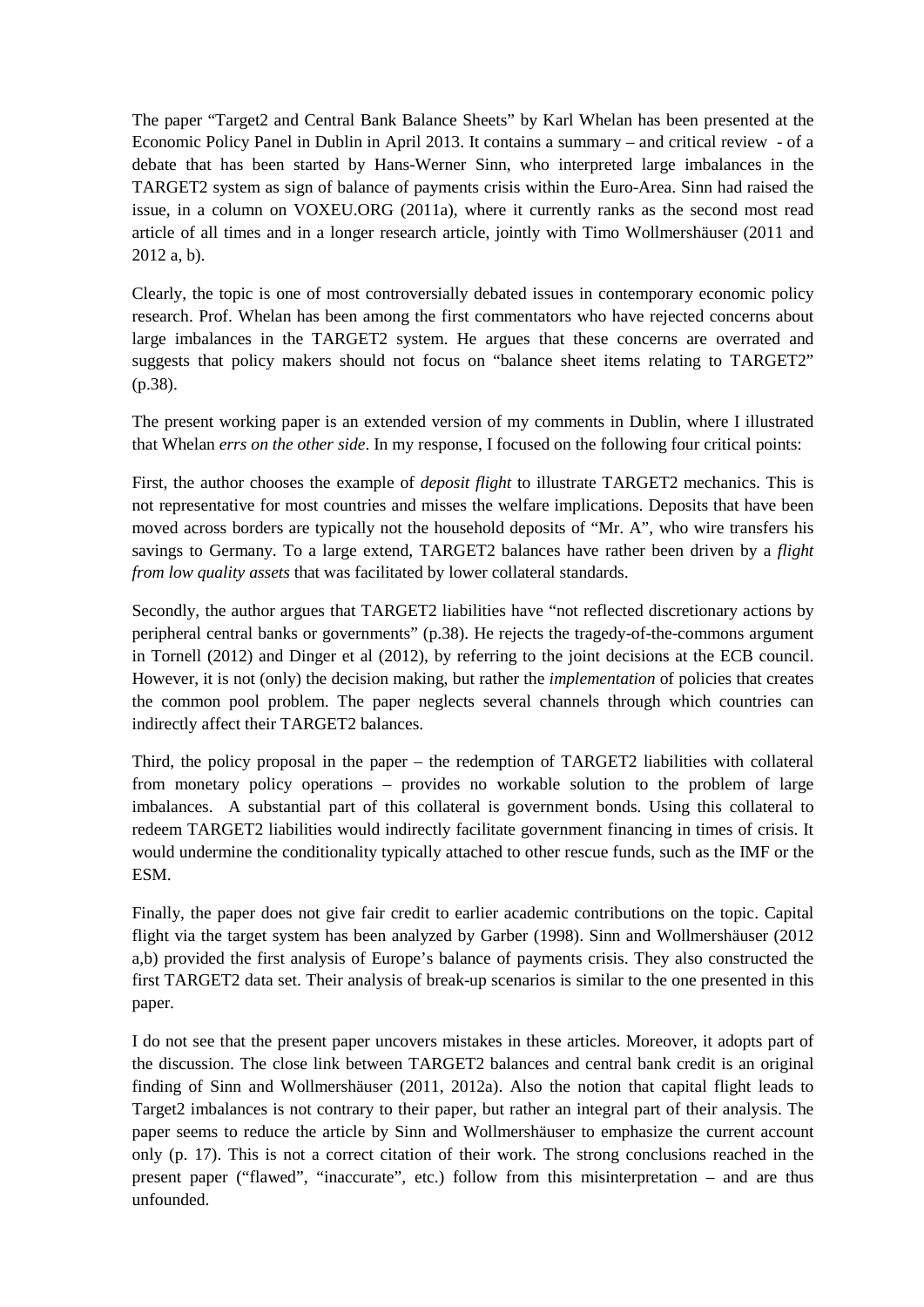### **The wrong starting point**

In the example of the paper, "Mr. A" deducts money from his account in Spain and wire transfers it to another account in Germany. This transaction – in monetary union with free movement of capital – should be feasible and not restricted. The central bank of Spain passively accommodates the transaction by providing refinancing credit to Bank Santander. This helps Santander to avoid losses on "fire sales" of assets. The TARGET2 clearing system will display claims and liabilities among central banks simply as a by-product of this transaction.

In most countries, however, there has not been substantial flight of deposits by private households or firms that corresponds to TARGET2 changes. Figure 1, below, shows data from the aggregate bank balance sheets: In Spain, the decline in deposits of private households or firms is substantially smaller than the increase in TARGET2 liabilities. In Ireland, it stayed roughly constant throughout the crisis. In Italy and Portugal, non-bank deposits even increased. In Greece deposits declined, but only after their TARGET[2](#page-2-0) balance had already fallen by more than 50bn.  $\epsilon^2$ 

Figure 8 in the paper, that aims to document the deposit flight, shows the "Other investment" series of the Spanish balance of payments, which is indeed "mainly accounted for by deposits" (p.21). Note, however, that private non-bank deposits are only a very small component. The largest part is deposits by banks (See Carstensen et. al (2012), Sinn and Wollmershäuser (2012b) and Westermann (2012)).

Furthermore, the balance sheet of Santander should stay constant in the example, as the central bank merely replaces the deposits that Mr. A withdraws.<sup>[3](#page-2-1)</sup> From July 2011 to July 2012 – the period of the most rapid increase in TARGET2 - the aggregate bank balance sheet of Spain, however, increased by 118bn. euros. In Italy, it even increased by [4](#page-2-2)02 bn. € during the same period.<sup>4</sup> This is inconsistent with the passive accommodation of Mr. A's transaction.

Finally, the example does not take into account that the bulk of Target2 imbalances occurred after the collateral standards have been dramatically reduced and thus misses the welfare implications of capital flight.<sup>[5](#page-2-3)</sup> After a wide range of additional assets became eligible as collateral for refinancing credit, there has been an increase in refinancing credit, TARGET2 liabilities, and the aggregate bank balance sheet at the same time.

The process that explains the largest TARGET2 increases appears to be better described as a "flight from low quality assets", than a "flight of deposits". As discussed in the next section, the former, clearly entails different welfare and policy implications than the latter.

 $\overline{a}$ 

<span id="page-2-0"></span> $2$  The aggregate bank balance sheet of Germany, which separately records deposits from German residents, and other Euro-Area residents, also does not display an increase in the latter group.

<span id="page-2-2"></span><span id="page-2-1"></span><sup>&</sup>lt;sup>3</sup>, Santander's total amount of assets remains unchanged" (p.9).<br><sup>4</sup> In Ireland, the aggregate bank balance sheet actually contracted substantially since February 2011. In Portugal it also increased, in Greece it roughly stayed constant.

<span id="page-2-3"></span><sup>&</sup>lt;sup>5</sup> See Sinn and Wollmershäuser (2011, 2012a), Cour-Thimann (2013), Portrafke and Reischmann (2013) and Auer (2013) for an analysis of the time-series dynamics of Target2 balances.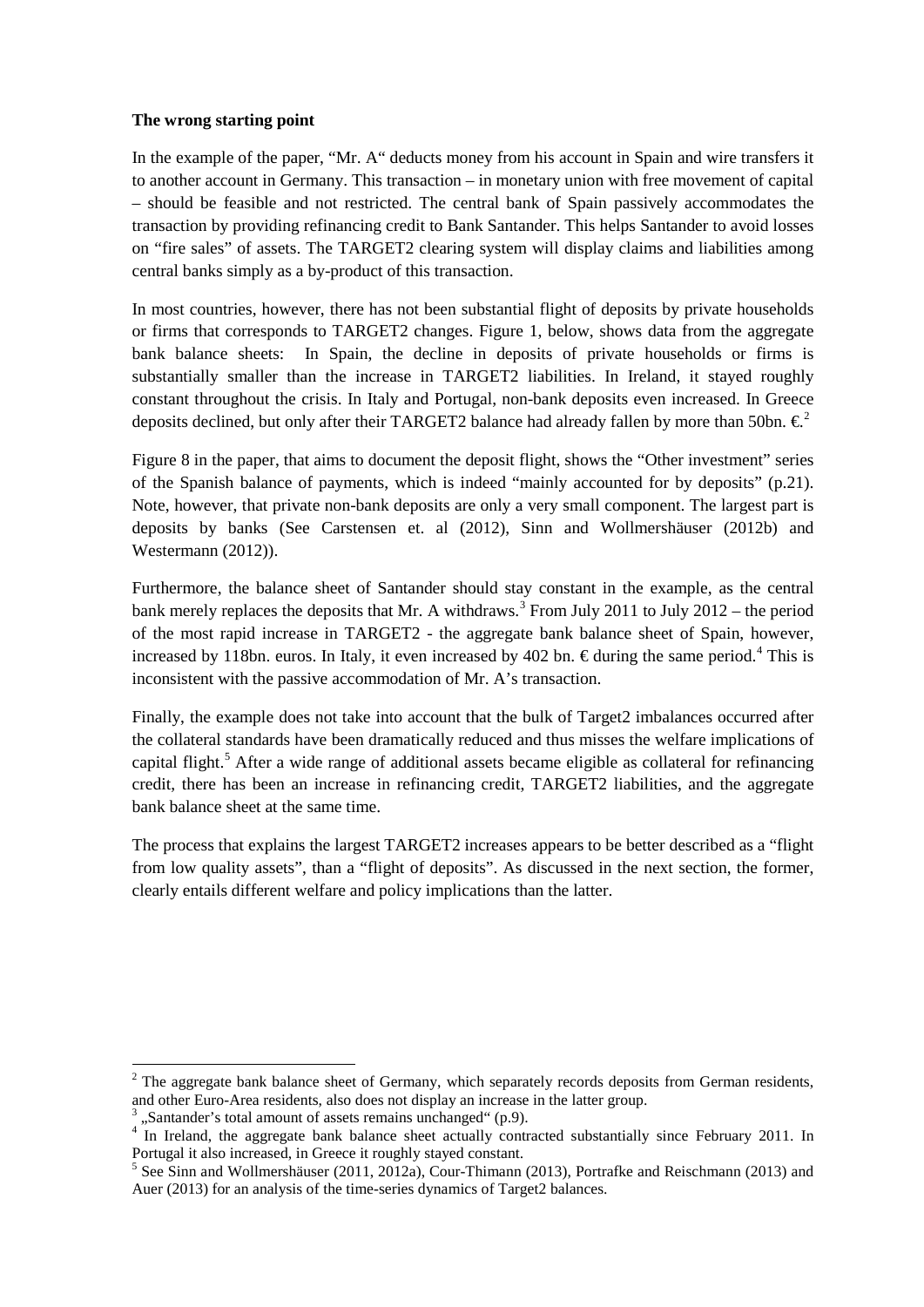

**Figure 1: Non-Bank Deposits (dashed lines) & Target2-balances (solid lines)**

Notes: The figure shows the Target2-liabilites (solid line), and non-bank deposits (dashed line). In bn  $\epsilon$  For the latter it shows the cumulative changes since 2007.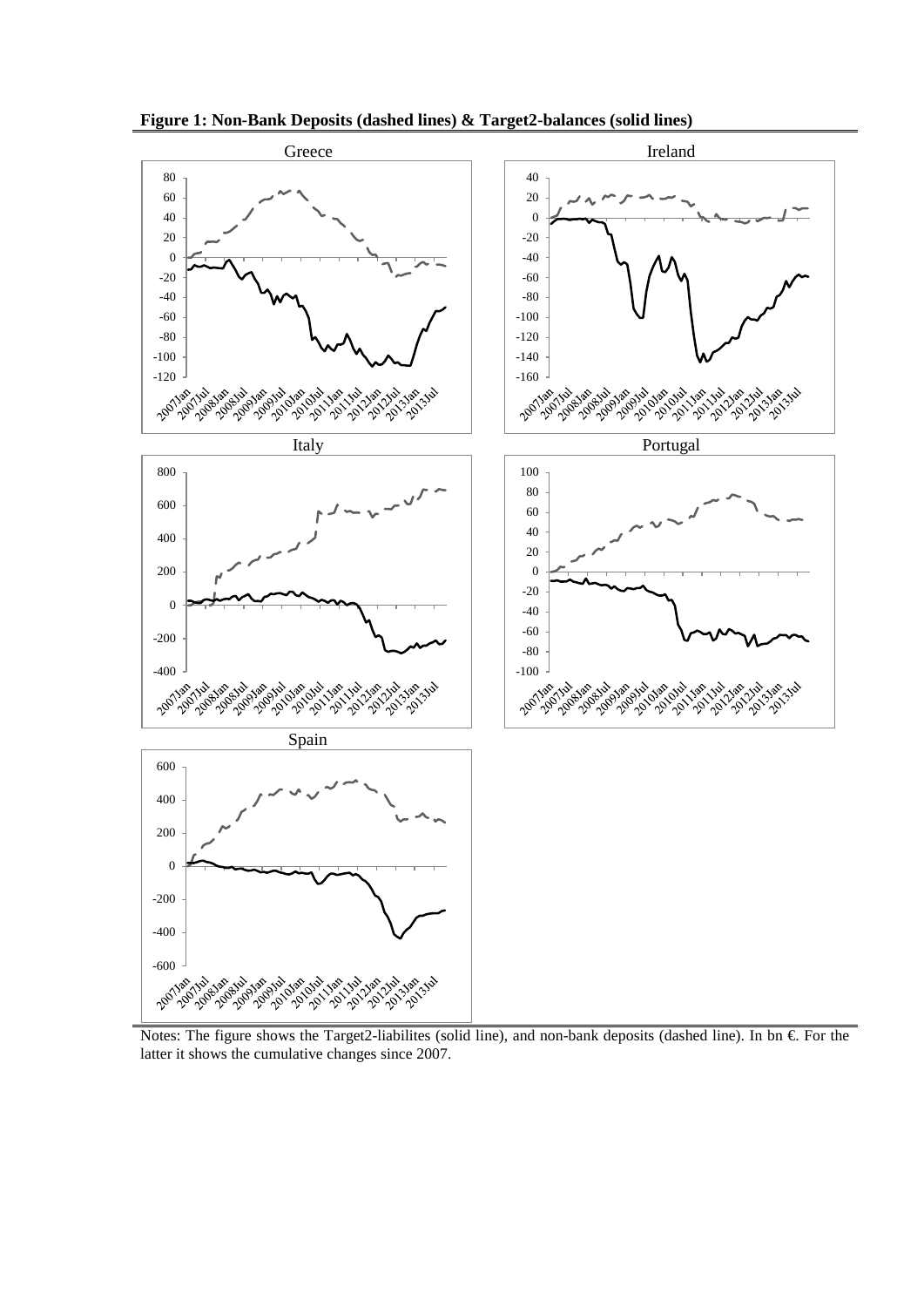# **A Welfare criterion is missing**

To illustrate this point, take a Friedman-type example: Suppose "Mr. A" would take a Spanish government bond, put it in his backpack and take the train to Frankfurt. Upon arrival, he would still find Spanish bonds in his backpack, and realize that he cannot trade them into Bunds without losses. This kind of "capital flight" is unsuccessful from Mr. A's perspective, and it entails no welfare implications for taxpayers in either country.

However, if Mr. A is a bank that uses the government bond as collateral at the central bank, he can wire-transfer newly created money to Germany and buy Bunds. In this case, central banks will build up claims and liabilities and the taxpayers of both countries are involved. As owners of their central banks, they are now indirectly exposed to the default risk of the collateral.

The key question that needs to be addressed to evaluate this process is, what haircuts did the Eurosystem take – and did they provide better conditions than the market? Drechsler et al. (2013) find for instance that haircuts were relatively stable around 10% throughout the crisis. This holds even for Greek sovereign debt in the end of 2011, shortly before its debt restructuring, where the average Euro-system haircut was around 8%. Empirically, they find that risk shifting has been a significant determinant of borrowing from the lender of last resort during the crisis.

The capital fight via the Euro-system of central banks (i.e. the flight from low quality assets) creates Target2 imbalances and, unlike a deposit flight, it is consistent with an increase in total bank assets.

More generally, the paper is lacking a welfare criterion on which the conclusions are based. The paper argues that TARGET2 helps banks to avoid losses from fire-sales that otherwise "could have damaged their solvency" (p.9). Over an extended period of time, however, this would be in conflict with the rule that the ECB should lend to solvent banks only. The author needs to show that this policy constitutes an improvement in the sense of Pareto, where some benefit, while no one else loses, or at least in the sense of Kaldor-Hicks, where the gains of some must be larger than the losses of others. In the paper there is no such analysis.

### **The tragedy of the commons**

The paper ignores research that starts from a welfare analysis, such as Tornell (2012) and Dinger et al. (2012). Both papers show that the monetary expansion, facilitated by TARGET2, is not a welfare maximizing policy from a taxpayer's point of view. While Tornell (2012) illustrates this point in a political economy model with rent seeking, and discusses the importance of conditionality, Dinger et. al (2012) add a common-pool problem to a standard Barro-Gordon model of time inconsistency. Also Helpman's (1981) classical paper on the welfare implications of onesided and two-sided exchange rate pegs could have been a good starting point.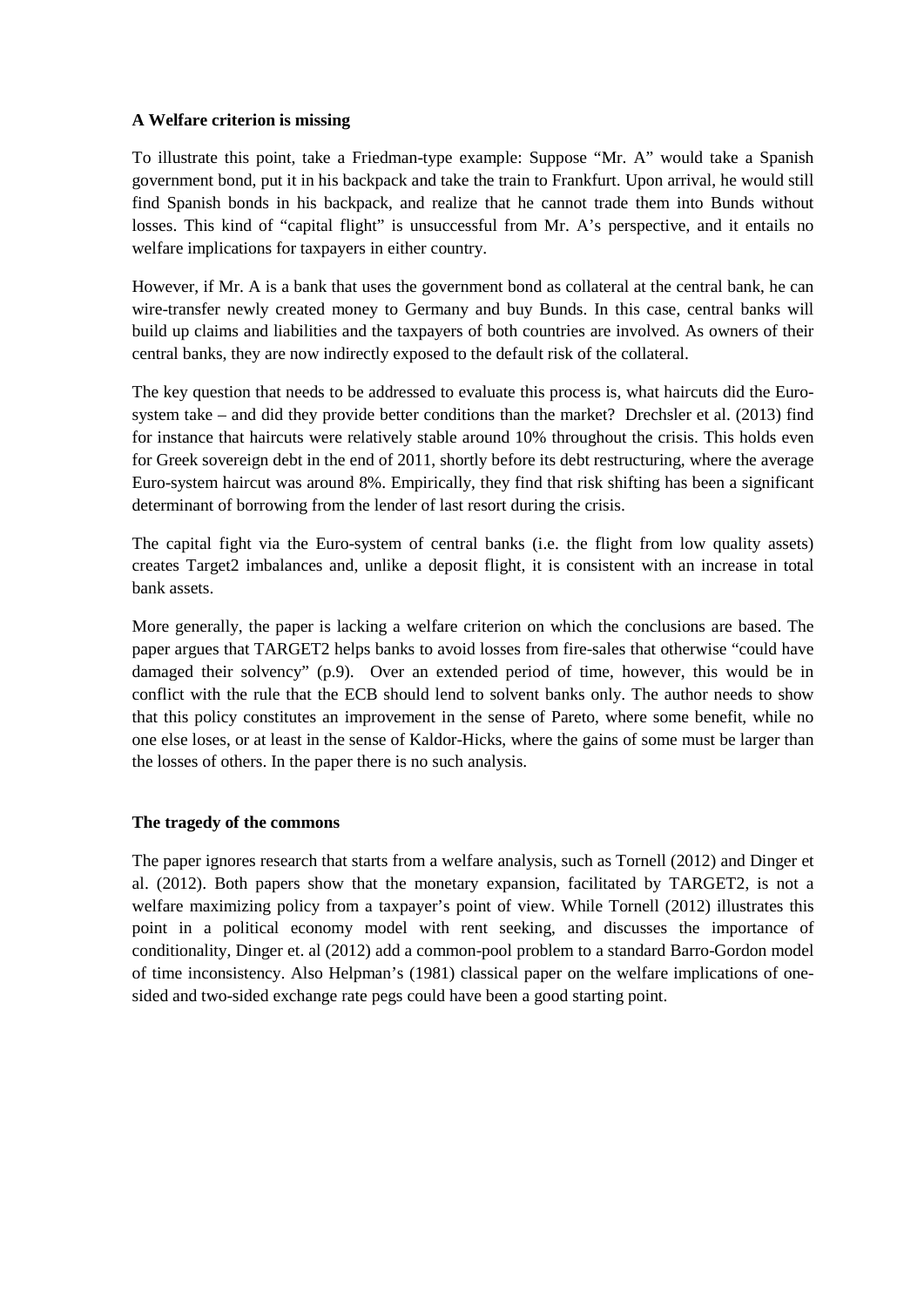Instead, the paper rejects the tragedy-of-the-commons argument in this literature based on the decision-making process at the ECB. For instance, it points out that the reduction of collateral standards has been a joint decision of the governing council. [6](#page-5-0) The common-pool problem, however, does not only exist in the voting of the ECB-council, [7](#page-5-1) but rather in the *implementation* of the policies. The paper neglects several channels through which countries can have an indirect influence on their TARGET2 balances:

First, national regulators of each country in the Eurosystem (often the central bank) are responsible for supervision of banks. They can indirectly affect the amount of refinancing credit, by declaring a troubled bank as solvent and thus eligible for refinancing credit.<sup>[8](#page-5-2)</sup>

Let us consider the national central bank's (or national regulators) decision problem when assessing whether a private bank is solvent or not: it will compare the *marginal benefit* of not having to bear the resolution cost for taxpayers, with the *average cost*, which might occur in terms of inflation, or write-downs on losses at the later stage. The former (inflation) would spread across Europe in an integrated economy, and the later (losses) will be shared with the ECB's capital key.<sup>[9](#page-5-3)</sup> It is a classical textbook-type tragedy of the commons setup, were marginal gain is compared to average cost. Thus the incentives to classify the banks as "solvent" are overwhelmingly large.

To illustrate this point, since the beginning of the financial crisis in 2007/8, more than 400 banks have been closed in the US, while only very few banks have been closed in Europe. Instead, the Euro-system has become one of the main lenders to the private banking system.<sup>[10](#page-5-4)</sup> Thimann (2013) has therefore argued that a common supervision will have a dampening effect on TARGET2 imbalances.

Secondly, the government has the power to influence the amount of collateral. It can, for instance, issue more government bonds. The net new issuance of long term governments bonds in Spain was 48bn€ in 20[11](#page-5-5) and 62bn€ in 2012.<sup>11</sup> Alternatively, it can give government guarantees to other bonds or securities, which turn them into an eligible collateral item. During the  $1<sup>st</sup> LTRO$ , in December 2011, such guarantees mobilized additional collateral for instance in Italy.

Third, central banks have the *option* to implement certain decisions of the ECB council. While seven central banks opted to implement "specific national eligibility criteria" for collateral (ECB press release of December  $8<sup>th</sup>$ , 2011) and made concrete proposals to the ECB, the other central banks did not.

**.** 

<span id="page-5-0"></span><sup>6</sup> "*There is essentially no room for NCBs to operate independently from the Governing Council in ways that deliberately increase their TARGET2 liabilities*" (p.11 and 12).<br><sup>7</sup> See von Hagen & Süppel (1994).<br><sup>8</sup> See the guideline of the European Central Bank of September 20<sup>th</sup>, 2011 on monetary policy instruments

<span id="page-5-1"></span>

<span id="page-5-2"></span>and procedures of the Eurosystem. On page 14, it states that banks supervised by at least one "competent national authority" can be accepted as counterparties.

<span id="page-5-3"></span> $9$  Except ELA.

<span id="page-5-4"></span><sup>&</sup>lt;sup>10</sup> See Figure 2 in Dinger, Steinkamp and Westermann (2012).<br><sup>11</sup> The 40bn Euros from the ESM not included.

<span id="page-5-5"></span>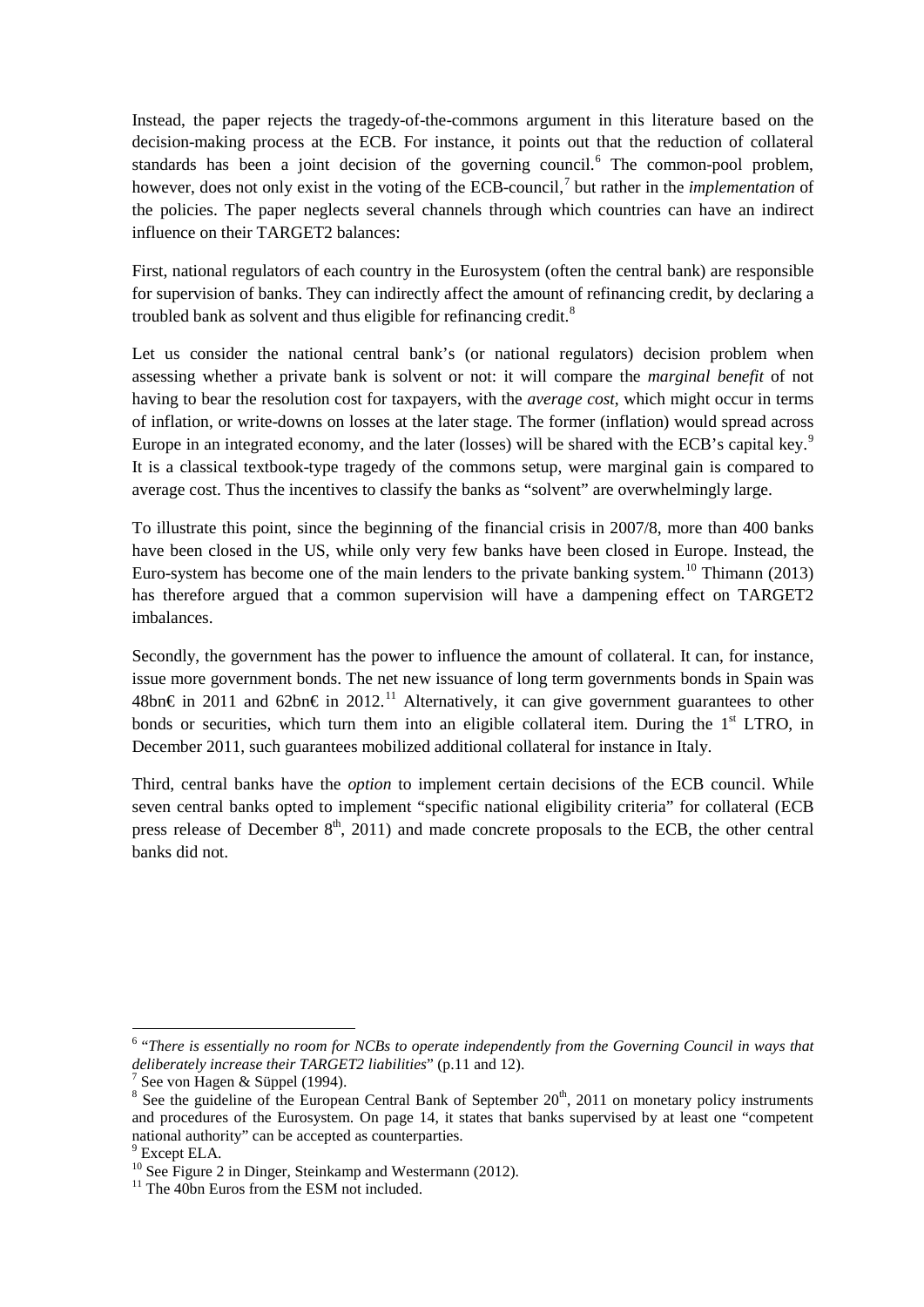### **The political economy**

There is not only a static common pool problem. Sinn (2012) called the Tartget2-system a "trap" because of the political economy argument that the bailout by central banks forces future bailouts by governments and rescue funds. The timing matters: If the Euro-system of central banks has already provided refinancing credit, the policy makers have little choice, but bailing out the banks, if needed. After the central banks provided the money already, associated losses would be borne by taxpayers – shifting the loans to the ESM or other rescue funds is akin to ex-post providing the democratic legitimation.

Tornell (2012) provides a formal analysis of a dynamic common pool problem with rent-seeking lobby groups that take advantage of this mechanism. He argues that despite its strength the central bank becomes vulnerable to the lobbying of special interest groups.



**Figure 2: Target2 liabilities (solid line) and Target2+official loans (dotted line)**

Notes: The figure shows the Target2-liabilites (solid line) and the sum Target-liabilities and official capital inflows (dotted line). Official capital inflows include all official rescue loans (ESM, EFSF, IMF etc) and ECB Government bond purchases via its Securities Markets Programme (SMP). All numbers in bn.  $\in$ 

Sinn (2012) and Tornell and Westermann (2012) point out that since the beginning of the crisis, there has been a continuous stream of additional funds, coming from different sources. Figure 2 shows that official rescue packages can indeed be viewed as a continuation of TARGET2 loans. While in several countries the TARGET2 balances have improved recently, this has also been due to the fact that official loans have replaced their Target-debt.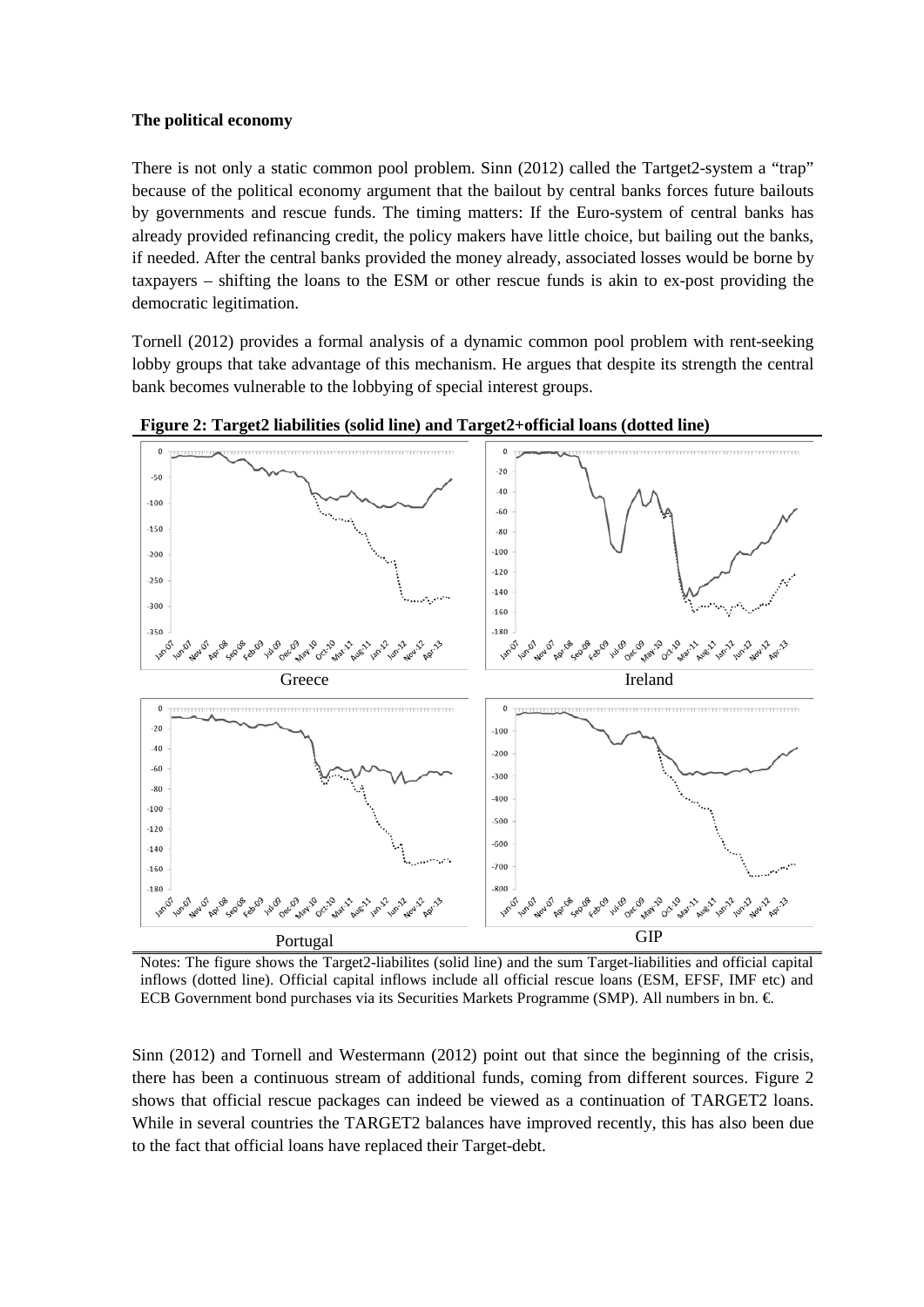Whelan correctly argues that some Germans also benefited from this process, as banks were able to unwind their investments. Tornell (2012) points out that this is part of a stable political economy equilibrium. However it does not mean that there is a net welfare gain. Instead, the TARGET2 clearing system has shortcomings that can be criticized from both debtor and creditor country perspectives.

# **Semantics**

Much of the article appears not to challenge the basic facts discussed above, but rather to argue that the critics have gone overboard, when communicating these issues to a broader audience. The author analyses policy op-eds with academic rigor, but focuses on *semantics*, rather than *content* and *policy implications* of these articles.

Did the critics go too far when using what the authors calls "colorful " language? Maybe. I accept the papers general point that the sensitive state of the Euro crisis requires responsible wording of policy statements. But at the same time, when dropping the technical jargon, there is essentially no difference between the earlier literature, and the mechanics displayed in this paper:

First, the term "printing" of money is of course a simplification that is used to communicate the issue to a broad audience. But there is no economic difference whether the new money is created on paper, or electronically on the banks reserve accounts.

Second, there is no economic difference between "TARGET liabilities" and "TARGET loans". Clearly, there is no formal loan contract. However the money that is available to countries with liabilities is a real transfer. It helps to finance the current account, it helps to facilitate capital flight and it helps to avoid bank closures. Also for the rest of the Euro-system, it is equivalent to an actual loan. If the liabilities are not repaid, the losses will be shared with the ECB's capital key.

Third, there is no significant economic difference between the selling of an asset and the repayment of loans that are collateralized with such assets. In both cases the key question is whether the central bank accepted prices (in the former case) or haircuts (in the latter case) that beat the current market conditions. As discussed above in the section on welfare issues, it matters whether the central banks facilitated a *capital flight from low quality assets*. Mexico is a clear example of the former (as discussed in an earlier Economic Policy article of Sachs, Tornell and Velasco (1996)). Tornell and Westermann (2012) have pointed out that a similar process is at work in the Euro Area and warned that – if reforms do not take place – this central bank policy can be very costly to taxpayers.

Finally it is hard to follow the papers points on why the term "stealth bailout" should not be adequate. The author argues (i) it indeed was a bailout. On page 9 it is argued that without TARGET2, bank would have had "solvency" problems and (ii) there was communication failure by the ECB and even today the data are not available for all countries (p.38). The combination of the two seems to support, rather than contradict the term used by Sinn and Wollmerhäuser.

I do not think these issues are overrated by the commentators. The Bundesbank currently still has claims of more than 500bn€. The peak value of 751 bn.  $\epsilon$  constituted a magnitude that was more than twice the total federal budget of Germany. And the maximum bailout – for the ESM – that was approved in the German Parliament was only 211bn  $\in$ .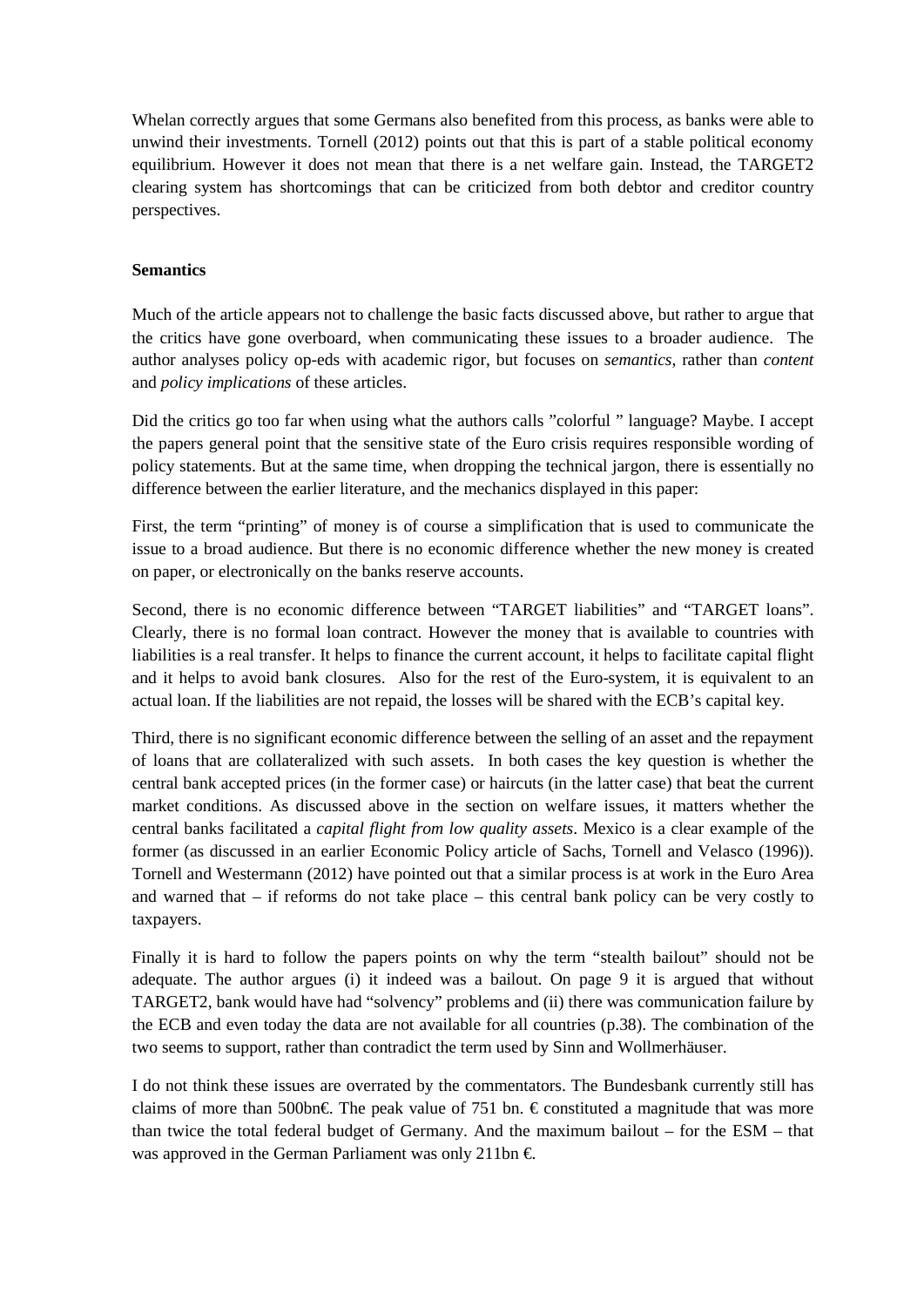# **The data**

The first panel data set on TARGET2 balances has been assembled by Sinn and Wollmershäuser (2011), based on data of the Central Bank Survey of the International Financial Statistic, IFS. Their approach was adopted by the ECB in their monthly bulletin (2011, see p.37, footnote 5). Tornell and Westermann (2011) also construct a proxy based on the balance of payments statistics in the IFS.

The Institute of Empirical Economic Research, Osnabrück University, has furthermore analyzed central bank balance sheets of the euro area since November 2011. As a service to the profession, the data, as well as a detailed description of the sources, are available on a continuously updated web-page, the "Euro Crisis Monitor" (www.eurocrisismonitor.com).

In the present paper, the author – despite his criticism – adopts the sources and proxies used by the Euro Crisis Monitor. There is not a single country for which he finds a closer proxy or a better source.

He furthermore claims that "all of the figures are published TARGET2 balances" (p.20). This is not correct. For instance the series of Ireland requires assumptions to construct a monthly proxy. Also Portugal is proxied indirectly by "overnight liabilities of the Banco de Portugal" (p.55), which have corresponded to TARGET2 balances in the past. Similar proxies are available for most of the countries. The paper therefore falls short of what would have been possible with publicly available data.

Whelan points out that some central banks "thankfully ... publish either the TARGET2 balance or figures that are very close to them" (p. 15). Note, however, that some of them only did so *after* Sinn and Wollmershäuser raised this issue. In the monthly bulletin of the Bundesbank, it was initially buried in a series called "other items". Also in the Balance of Payments statistics of the IMF, a close proxy was included under "other investment, monetary authorities" – a series the IFSonline database has discontinued, when revising the balance of payments methodology last year.

### **Positive aspects?**

**.** 

Despite my overall critical assessment of this article, I believe the paper helps to further push a necessary discussion in several dimensions. A useful point of paper is for instance to deepen the debate on the redemption of TARGET2 balances. Such redemption is indeed necessary to close a loop-hole in the original setup. Sinn and Wollmershäuser have suggested a redemption with priority government bonds, collateralized with future tax credit or real estate.<sup>[12](#page-8-0)</sup> Whelan alternatively suggests that collateral from monetary policy operations could be used.

However, in many countries government bonds are an important part of these monetary policy assets. This has a direct impact on the financing possibilities of countries in crisis. The new issuance of bonds will always be feasible, as long as banks can use them as collateral for fresh loans from the central banks. Using them to redeem TARGET2 liabilities, would in a crisis situation again be akin to Euro-system lending to governments short of funds.

<span id="page-8-0"></span> $12$  Steinkamp and Westermann (2013) show in survey data that expectations about such a senior claim already exist. Although de jure not collateralized, de facto, the markets already expect a solution similar to the one proposed by Whelan or Sinn and Wollmershäuser.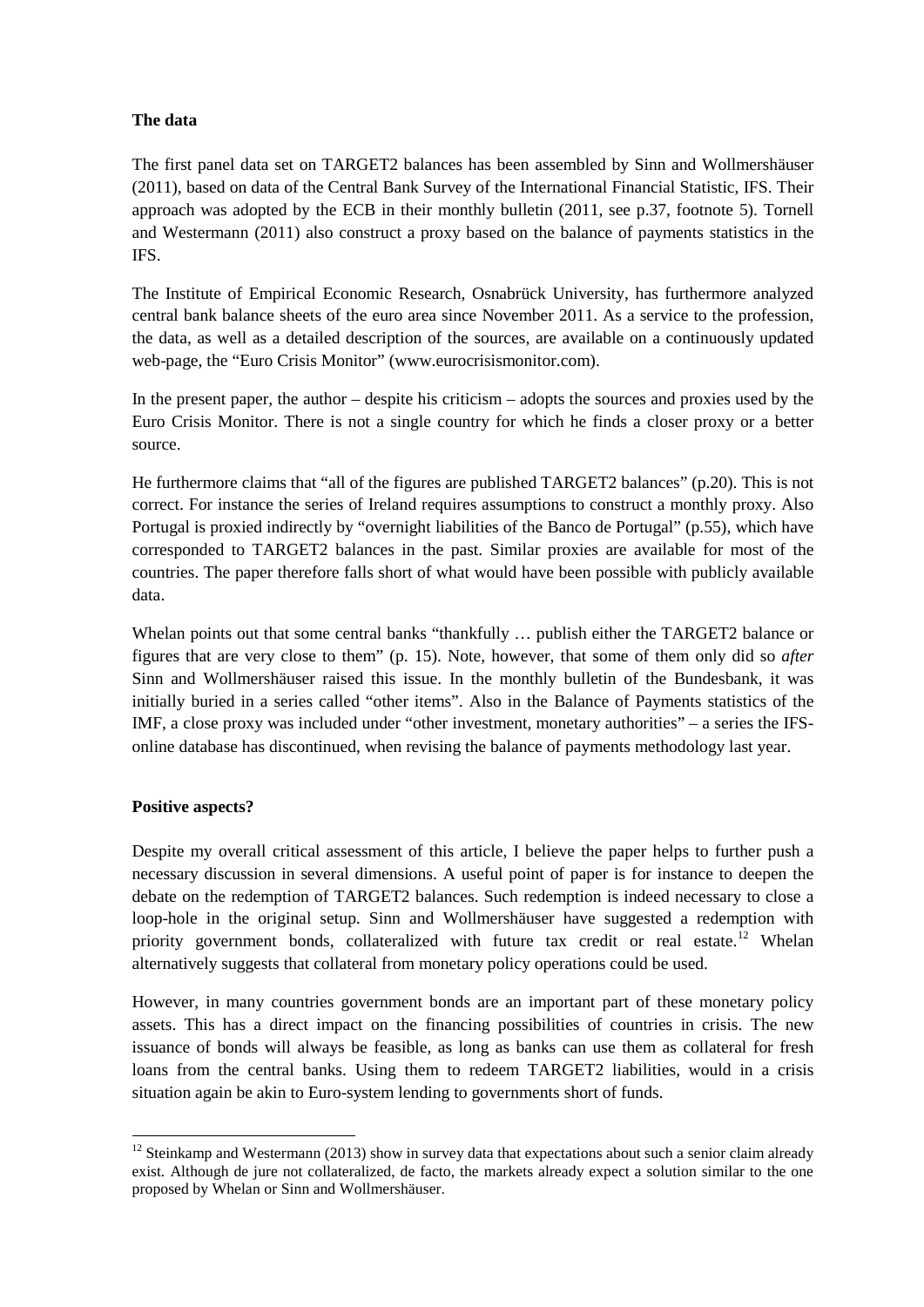Secondly, I support the authors request to the ECB to make the original TARGET2 data available for all countries. Indeed this would be simple to implement and would avoid the discussions on data contained in this paper and comment to it. It is not only important for a transparent discussion of the welfare implications of TARGET2 imbalances, but also for financial markets to be able to correctly price sovereign risk.

Finally, the comparison to the Federal Reserve System in the US is useful. But the present paper does not seem to go beyond what has been known from the analysis of James and Sinn (2013), who also draw this analogy. Further extensions of this research should focus on this institutional comparison.

# **The role of TARGET2 and conclusions**

The author does not challenge the view that non-standard measures of monetary policy could bring about unintended consequences that can be criticized. But he argues that it is largely unrelated to the TARGET2-clearling system that has been introduced with the new currency and has been revised in November 2007. In my view this is not correct, as all three elements have been critical: The full allotment policy, the reduction of collateral standards and the TARGET2 clearing system. The combination of the three has led to the explosive imbalances that reached their peak with slightly more than 1 trillion Euro in August 2012.

Why is Target2 part of it? Because it created a *common pool* that has been used excessively. In a single country, the domestic monetary expansion is limited by the demand for money. In the countries in crisis there was no such money demand for domestic purposes (a point stressed by Sinn and Wollmershäuser). The TARGET2 system created a common pool in the sense that each central bank indirectly gained access to providing money, demanded for transactions to other countries. It thus enabled them to extend much more refinancing credit than they otherwise could have done.

TARGET2 is not the only item, but it is one of the critical items that have created imbalances in the Euro-system that appear unsustainable without major reform.

### **References**

- Carstensen, K, W Nierhaus, T O Berg, B Born, C Breuer, T Buchen, S Elstner, C Grimme, S Henzel, N Hristov, M Kleemann, W Meister, J Plenk, A Wolf, T Wollmershäuser and P Zorn (2012), "ifo Konjunkturprognose 2012/2013: Erhöhte Unsicherheit dämpft deutsche Konjunktur erneut", ifo Schnelldienst, 65(13): 15-68
- Dinger, Valeriya, Sven Steinkamp & Frank Westermann (2012), ["The Tragedy of the Commons](http://www.eurocrisismonitor.com/Downloads/The%20tragedy%20of%20the%20commons%20and%20inflation%20bias%20in%20the%20Eurozone.pdf)  [and Inflation Bias in the Euro Area"](http://www.eurocrisismonitor.com/Downloads/The%20tragedy%20of%20the%20commons%20and%20inflation%20bias%20in%20the%20Eurozone.pdf), CESifo Working Paper 4036, forthcoming Open Economies Review.
- Drechsler, Itamar; Thomas Drechsel; David Marques-Ibanez; Philipp Schnabl (2013), "Who Borrows from the Lender of Last Resort? ", mimeo, UC Berkely, August 2013.
- European Central Bank (2011), TARGET2 Balances of National Central Banks in the Euro Area. Monthly Bulletin, October, pp. 35–40.
- James, Harold and Hans-Werner Sinn (2012), "Mutualisation and constitutionalisation" 26 February 2013, VoxEU.